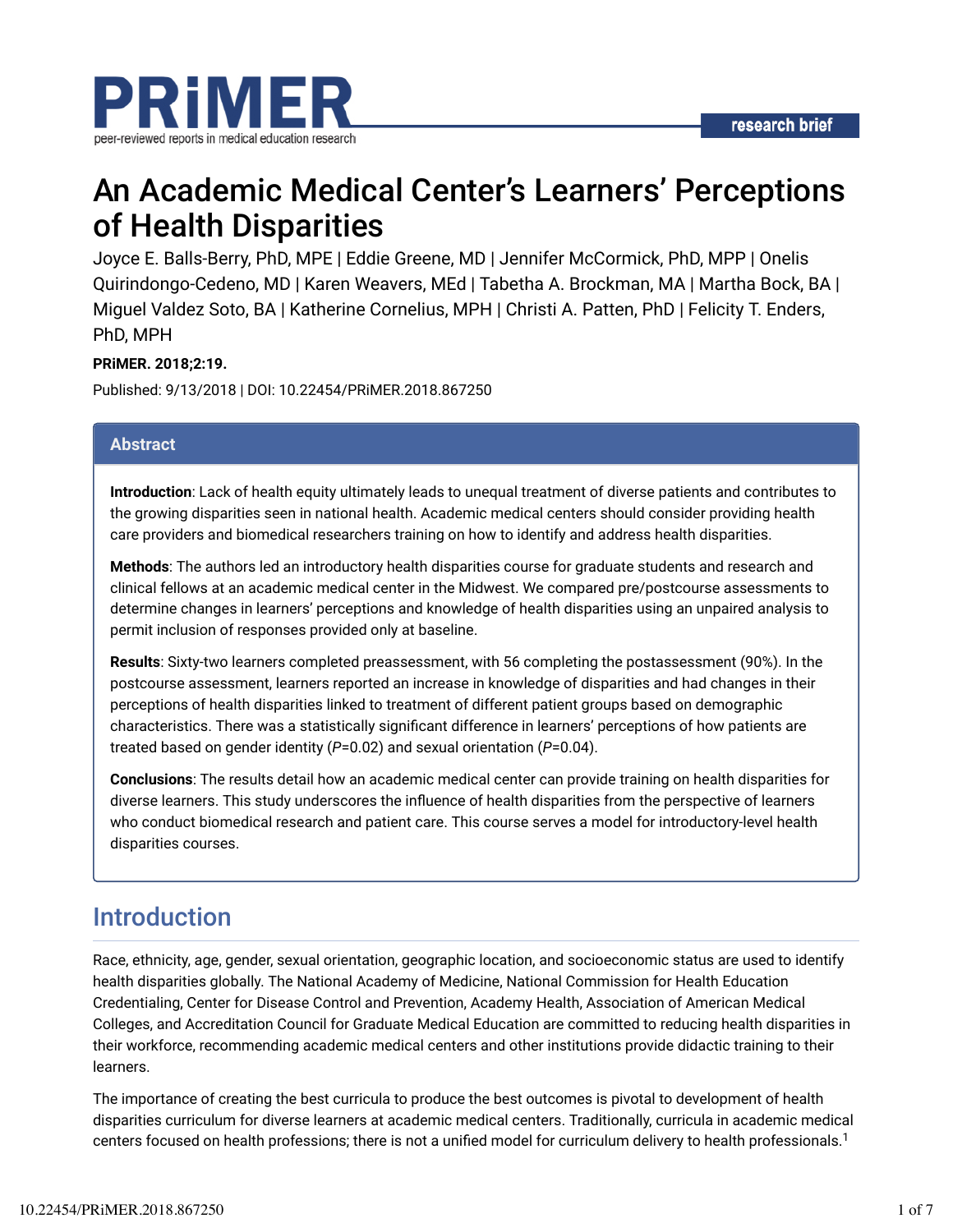To address this gap, we created a standardized curriculum that considers health disparities routinely seen by health providers who are committed to eliminating heath inequalities. $^{2,3}$  The purpose of this paper is to provide context around teaching a one-credit health disparities course to diverse graduate learners at an academic medical center and evaluate the self-reported impact of the course on learners' understanding of disparities in the health care setting.

## **Methods**

The Mayo Clinic Graduate School of Biomedical Sciences created a 6-week graduate course titled "Introduction to Health Disparities." Table 1 is an overview of the modules' content. The blended learning course used an online learning management system for lecture materials and communication with learners. Each class period lasted 90 minutes. The course learning objectives were: (1) define and identify health disparities and health equity commonly experienced in diverse communities; (2) identify and discuss how demographic characteristics infuence study design, implementation, and dissemination; and (3) critique health disparities literature by responding with a letter to the editor and leading a class discussion of the selected course material.

A combination of didactic lectures with guest speakers provided the foundation for presenting content with a round table used to spark dialogue with the learners. A variety of andragogical teaching techniques like think-pair-share and carousel activities provoked discussion among learners, the course directors, and guest speakers about complex topics like discrimination, racism, and genderism as they relate to patient care and research. Learners consisted of students enrolled in a doctoral, master's, or certidcate program in biomedical science.

### *Survey Design*

Learners completed a pre/postcourse assessment on their knowledge and perceptions of health disparities. The assessment contained items from the National Physician Survey (NPS) that determined physicians' perceptions of disparities in the community.<sup>4</sup> The NPS survey had face validity with few details provided on the reliability and validity of the survey. For this study, we analyzed eight items that evaluated perceptions of how the health care system treats patients based on their individual demographics. Learners used a 4-point Likert scale (0=never to 4=very often) to rate items. One-tenth of the course grade was earned by completing the pre/postcourse survey. The Mayo Clinic Institutional Review Board determined the study was exempt.

The course content covered the dednition of health disparities and their impact on the local community. Learners examined the literature and discussed the ramidcations of patient demographics linked directly to discrimination, health care reform, and access to care. Additionally, learners categorized health disparities in their research areas and medical specialties.

We compared pre/postcourse assessments to determine changes in learners' perceptions and knowledge of health disparities, using an unpaired analysis to permit inclusion of responses provided only at baseline. Because of the ordinal nature of the items, a test for trend was used for each item in a separate logistic regression model. Analyses were performed in Stata statistical software version 11 (College Station, TX) with two-sided 5% type I error used to determine statistical significance.

## **Results**

Over half of the learners were fellows (n=34, 55%) with the remaining identifying as faculty, graduate student, or allied health staff (Table 2). A total of 56 (90%) learners completed both assessments. Learners averaged 5 years of experience in research (range: 0-15 years); the mean age of learners was 35 years (range: 23-45 years).

We compared the pre/postassessment of learners (Table 3). There was a statistically significant difference in learners' perceptions of how patients are treated based on gender identity (*P*=0.02) and sexual orientation (*P*=0.04). A marginal effect was noted on learners' perceptions of how patients are treated based on whether or not a patient had a physical disability (*P*=0.06).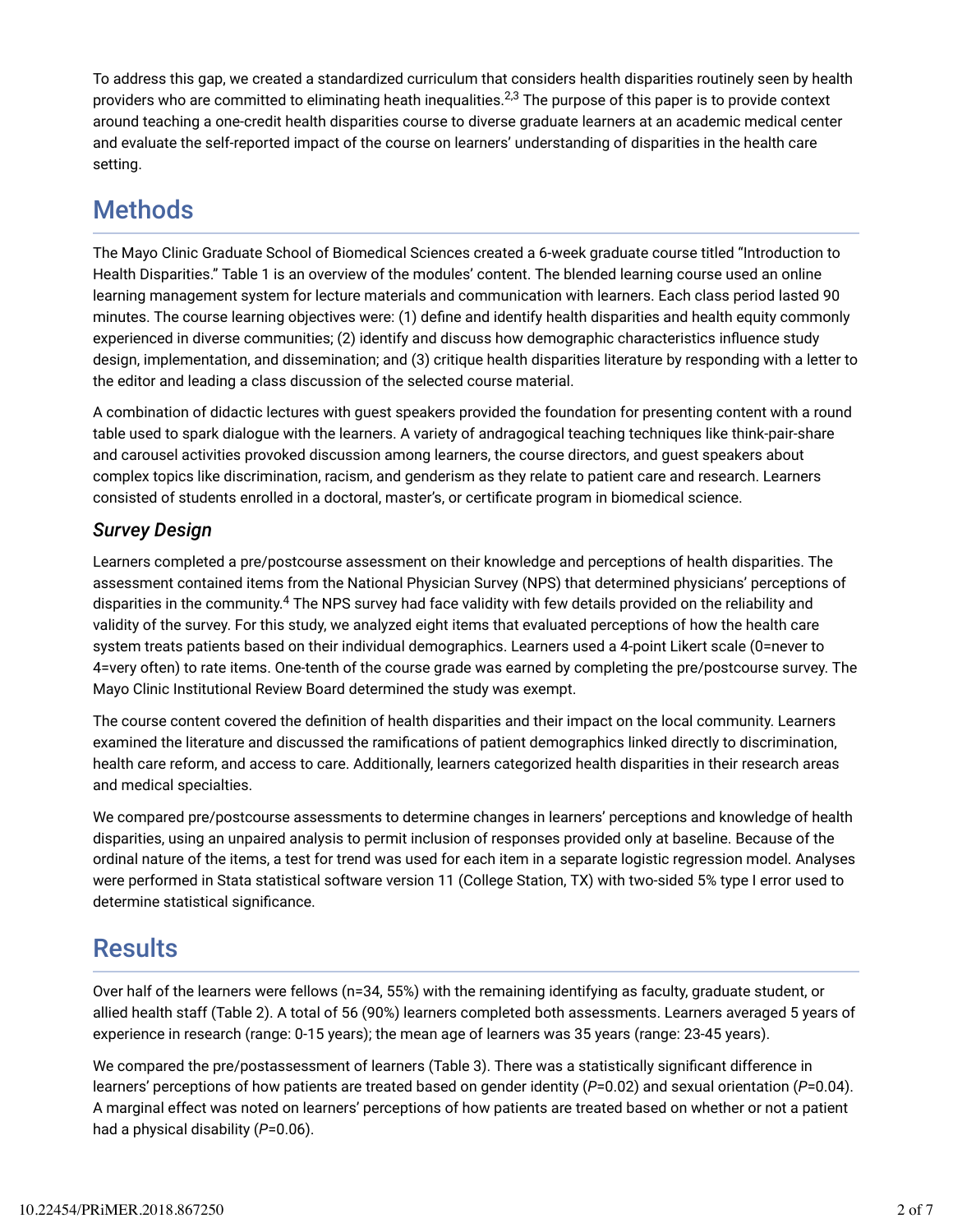# **Conclusions**

Academic medical centers are responsible for providing training that increases learners' knowledge of health disparities. Our curriculum focused on the prevalence of health disparities related to patient demographics such as race, ethnicity, age, gender, sexual orientation, geographic location, and socioeconomic status. We also took into account the complexity of social determinants of health, and biases that impact equity in health care.<sup>5-10</sup> After completing the course, learners' perceptions of health disparities changed overall. This increased knowledge has the potential to reduce health-related disparities, resulting in better care for patients. Our course serves as a model for an introductory-level course to increase awareness of health disparities in context of patient care and research.

A limitation of the course is that it was only 6 weeks in duration, with a small sample size. During online data collection, we noted a problem and switched from online to paper survey. Another limitation is pre/poststudy design because maturation effect and temporally concurrent factors were not considered. Notably, the unpaired analysis permitted us to include all learners, so no individuals were excluded due to having data only at the pretest. An unpaired analysis is considered statistically conservative, because it is less likely to achieve statistical signidcance than the paired analysis in which each person serves as his or her own control.

Our next steps are to shorten our assessment and to change questions based on updated health disparities literature. Another step is evaluating learners' use of the information over an extended period beyond the course in clerkships. We may also compare learners to a cohort not enrolled in the course to determine the impact on application of the course material.

## Tables and Figures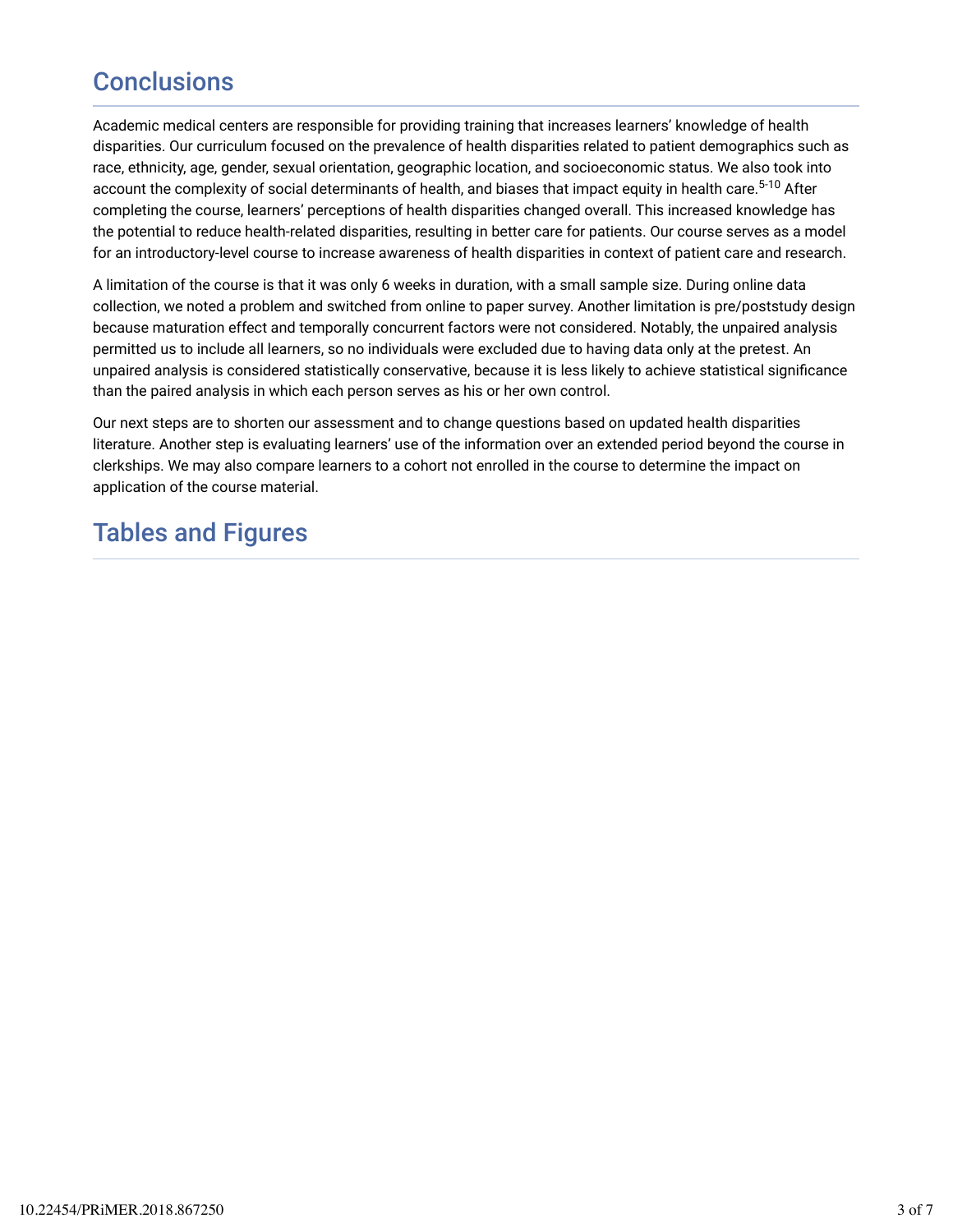| Table 1: Overview of Course Modules and Learning Objectives |  |
|-------------------------------------------------------------|--|
|-------------------------------------------------------------|--|

| <b>Module Delivery</b>             | <b>Lecture Topics and Readings</b>                                                                                                                                                             | <b>Learning Objectives</b>                                                                                                                                                                                                                                                                                     |
|------------------------------------|------------------------------------------------------------------------------------------------------------------------------------------------------------------------------------------------|----------------------------------------------------------------------------------------------------------------------------------------------------------------------------------------------------------------------------------------------------------------------------------------------------------------|
| Precourse online                   | <b>Precourse work</b><br>• Precourse survey to determine learners<br>baseline perceptions and knowledge of<br>health disparities<br>• Watch online health disparities overview<br>before class | • Provide an overview of health disparities<br>Determine the connection to health disparities and<br>health research                                                                                                                                                                                           |
| 1. Didactic traditional<br>lecture | Discussion of Health Disparities and Health<br>Equity and Impact on Research                                                                                                                   | • Understand the course requirements and objectives<br>• Describe health disparities, health equity, and social<br>determinants to health<br>Classify the levels of prevention<br>Discuss opportunities for learners to become<br>involved in health disparities research                                      |
| 2. Didactic traditional<br>lecture | Research Implications: Ethnicity, Race and<br>SES and Bias in Research                                                                                                                         | • Discuss the connection of race, ethnicity and social<br>determinants of health<br>• Provide an overview of difference between race and<br>ethnicity<br>• Determine the impact of race, ethnicity, and<br>socioeconomic status on health disparities<br>• Discuss health disparities research study design    |
| 3. Discussion and<br>round table   | Research and Health Disparities: Ethical<br>Considerations Note: In partnership with<br><b>Biomedical Ethics Research Program</b>                                                              | • Overview of biomedical research ethics as it relates<br>to diverse communities<br>Discussion of protection of human subjects<br>• Review of current ethical cases linked directly to the<br>prevalent health disparities                                                                                     |
| 4. Panel discussion                | Research Implications Panel: Health<br>Disparities in Your Local Community: A Panel<br>Discussion                                                                                              | • Extrapolate trends in health disparities research in<br>the local community<br>• Address microaggressions and implicit bias in<br>context of health disparities research<br>• Propose solutions to addressing health disparities<br>through using diverse biomedical research<br>appropriate                 |
| 5. Didactic traditional<br>lecture | Research Implications: Gender and Sex                                                                                                                                                          | • Define and differentiate "sex" and "gender"<br>• List factors and mechanisms contributing to sex<br>differences in disease<br>• Identify a paradigm shift in thinking about research<br>desian<br>• Identify examples of how attending to sex and<br>gender differences will advance medicine and<br>science |
| 6. Discussion and<br>round table   | Reflection/Next Steps--Discussion                                                                                                                                                              | • Review key course concepts related to health<br>disparities research<br>• Discuss the integration of health disparities in current<br>research program<br>• Evaluate the course delivery for improvement for the<br>next offering of the course                                                              |
| Postcourse online                  | Postcourse work<br>Postcourse survey to determine learners<br>perceptions and knowledge of health<br>disparities                                                                               |                                                                                                                                                                                                                                                                                                                |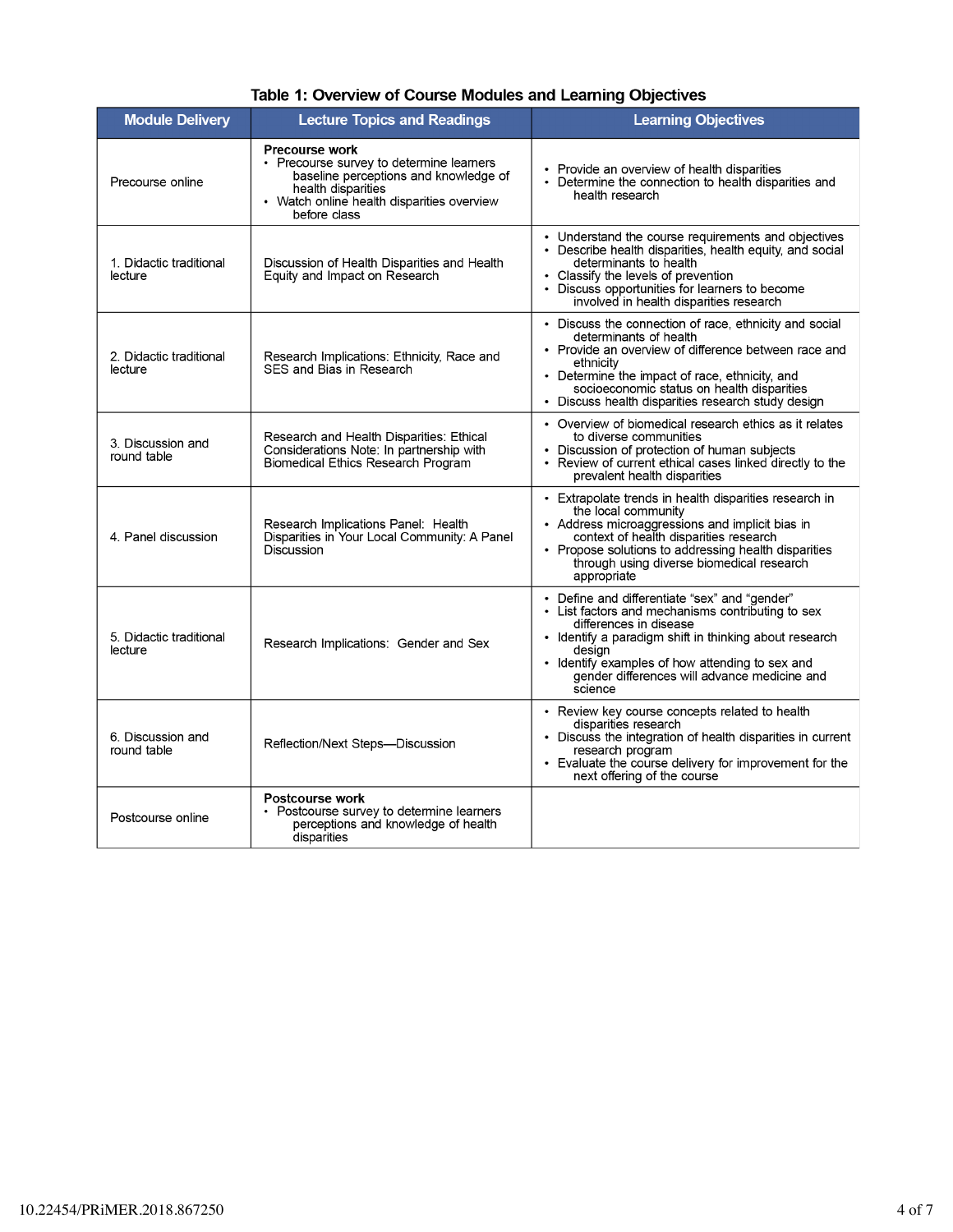| Table 2: Selected Demographic Characteristics of Mayo Clinic |
|--------------------------------------------------------------|
| Learners in Health Disparities Course (N=62)                 |

| <b>Characteristic</b>                                                       | $n$ (%)                                                           |  |  |
|-----------------------------------------------------------------------------|-------------------------------------------------------------------|--|--|
| Appointment Type<br>Faculty<br>Fellow<br>Graduate students<br>Allied health | 18 (29)<br>34 (55)<br>5 (8)<br>5 (8)                              |  |  |
| Faculty Rank<br>Yes                                                         | 20 (32)                                                           |  |  |
| Faculty Rank<br>Instructor<br>Assistant professor<br>Associate professor    | 2(11)<br>15(79)<br>2(11)                                          |  |  |
| Currently Principal Investigator<br>Yes                                     | 21(34)                                                            |  |  |
| Race<br>Asian<br><b>Black</b><br>White<br>Did not disclose                  | 16 (26)<br>$\begin{array}{c} 5(8) \\ 33(53) \end{array}$<br>8(13) |  |  |
| Hispanic or Latino<br>Ýes                                                   | 5(8)                                                              |  |  |
| Sex<br>Male<br>Female<br>Did not disclose                                   | 24 (39)<br>35 (57)<br>3(5)                                        |  |  |
| Mean Age in Years (Range)                                                   | 35 (23-45)                                                        |  |  |
| Mean Years in Research (Range)                                              | $5(0-15)$                                                         |  |  |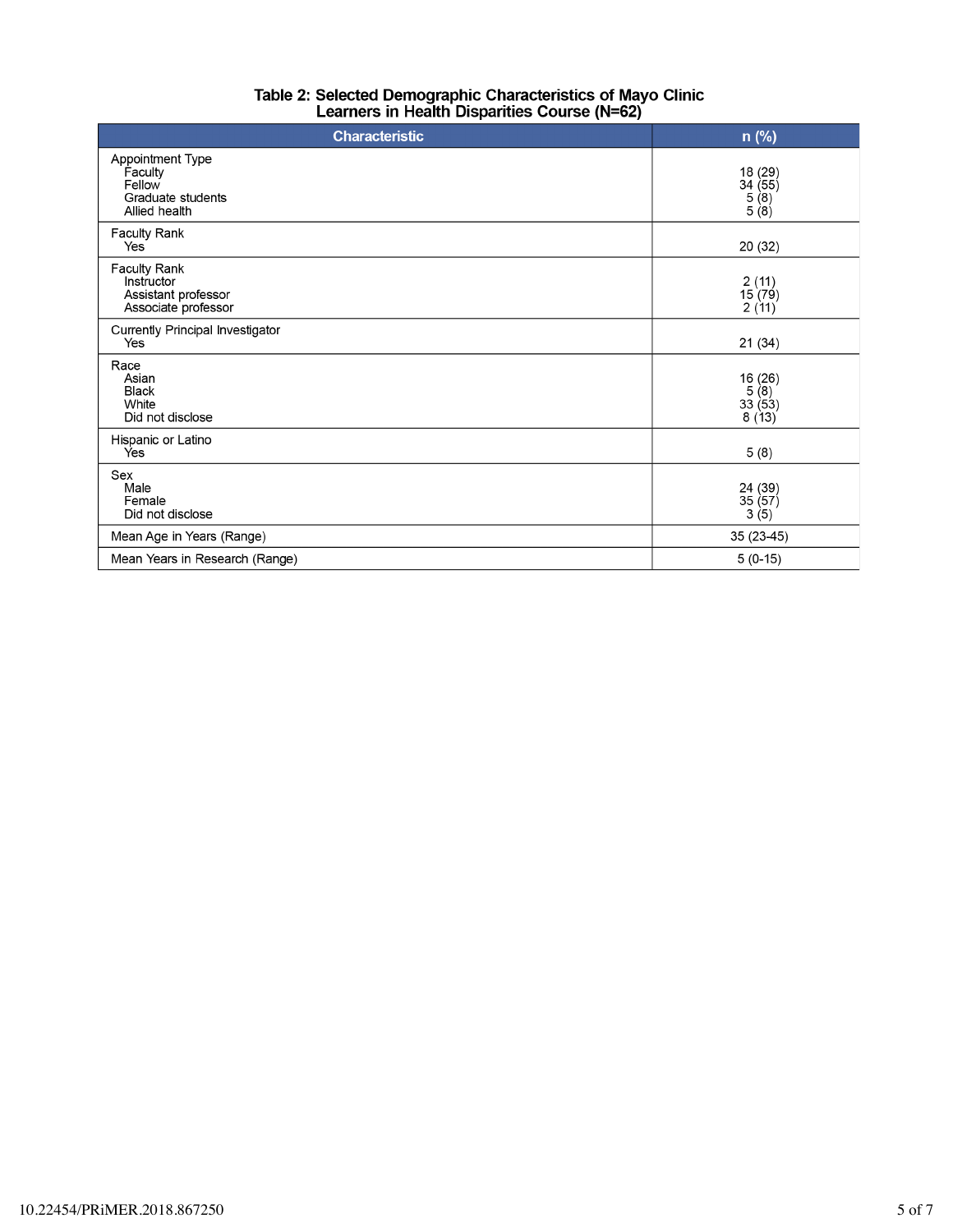| Table 3: Comparison of Mayo Clinic Learners' Perceptions of Health |
|--------------------------------------------------------------------|
| Disparities Before and After a Health Disparities Course           |

| Generally speaking, how often do you think our health<br>care system treats people unfairly based on             | <b>Precourse</b><br><b>Survey</b><br>N (%) of 62* | <b>Postcourse</b><br><b>Survey</b><br>N (%) of 56* | P Value** |
|------------------------------------------------------------------------------------------------------------------|---------------------------------------------------|----------------------------------------------------|-----------|
| Whether or not they have health insurance<br>Very often<br>Somewhat often<br>Rarely<br>Never                     | 33(53)<br>24(39)<br>5(8)<br>Ò                     | 30(54)<br>22(39)<br>4(7)<br>Ó                      | 0.91      |
| How much money they have<br>Very often<br>Somewhat often<br>Rarely<br>Never                                      | 26 (42)<br>20(32)<br>14 $(23)$<br>2(3)            | 27 (48)<br>21(38)<br>7(13)<br>1(2)                 | 0.21      |
| How well they speak English<br>Very often<br>Somewhat often<br>Rarely<br>Never                                   | 19 (31)<br>31(50)<br>9(15)<br>3(5)                | 21 (38)<br>29(52)<br>5(9)<br>1 $(2)$               | 0.19      |
| How well educated they are<br>Very often<br>Somewhat often<br>Rarely<br>Never                                    | 18 (29)<br>31(50)<br>9(15)<br>4(6)                | 14(25)<br>32(57)<br>9(16)<br>1 $(2)$               | 0.79      |
| What their race or ethnic background is<br>Very often<br>Somewhat often<br>Rarely<br>Never                       | 14 (23)<br>29(47)<br>15 $(24)$<br>4(6)            | 17 (30)<br>28(50)<br>10(18)<br>1 $(2)$             | 0.12      |
| Their sexual orientation--that is, if they are gay or lesbian<br>Very often<br>Somewhat often<br>Rarely<br>Never | 6(10)<br>26(42)<br>21(34)<br>9(15)                | 12(21)<br>26(46)<br>13(23)<br>5(9)                 | 0.04      |
| Whether or not they are physically disabled<br>Very often<br>Somewhat often<br>Rarely<br>Never                   | 12 (19)<br>23(37)<br>20(32)<br>7(11)              | 21(40)<br>11 $(21)$<br>18(35)<br>2(4)              | 0.06      |
| Whether they are male or female<br>Very often<br>Somewhat often<br>Rarely<br>Never                               | 6(10)<br>18(29)<br>25(40)<br>13(21)               | 10(18)<br>23(41)<br>18(32)<br>5(9)                 | 0.02      |

\* Percentages may not sum to 100 due to rounding.<br>\*\*P value from test for trend.

# Acknowledgments

The authors express their appreciation to the Center for Clinical and Translational Science Educational Resources for the support with curriculum design and administration of the pre/postassessments. Additional thanks to Kimberly Kinnoin for editorial support for the submission of this manuscript.

**Financial Support**: This publication was made possible by Clinical and Translational Science Awards Grant Number UL1 TR000135 from the National Center for Advancing Translational Sciences (NCATS), a component of the National Institutes of Health (NIH). Its contents are solely the responsibility of the authors and do not necessarily represent the official view of the NIH.

**Presentations**: Presented at the 13th Research Centers in Minority Institutions International Symposium on Health Disparities, San Juan, PR, December 10-13, 2012.

### Corresponding Author